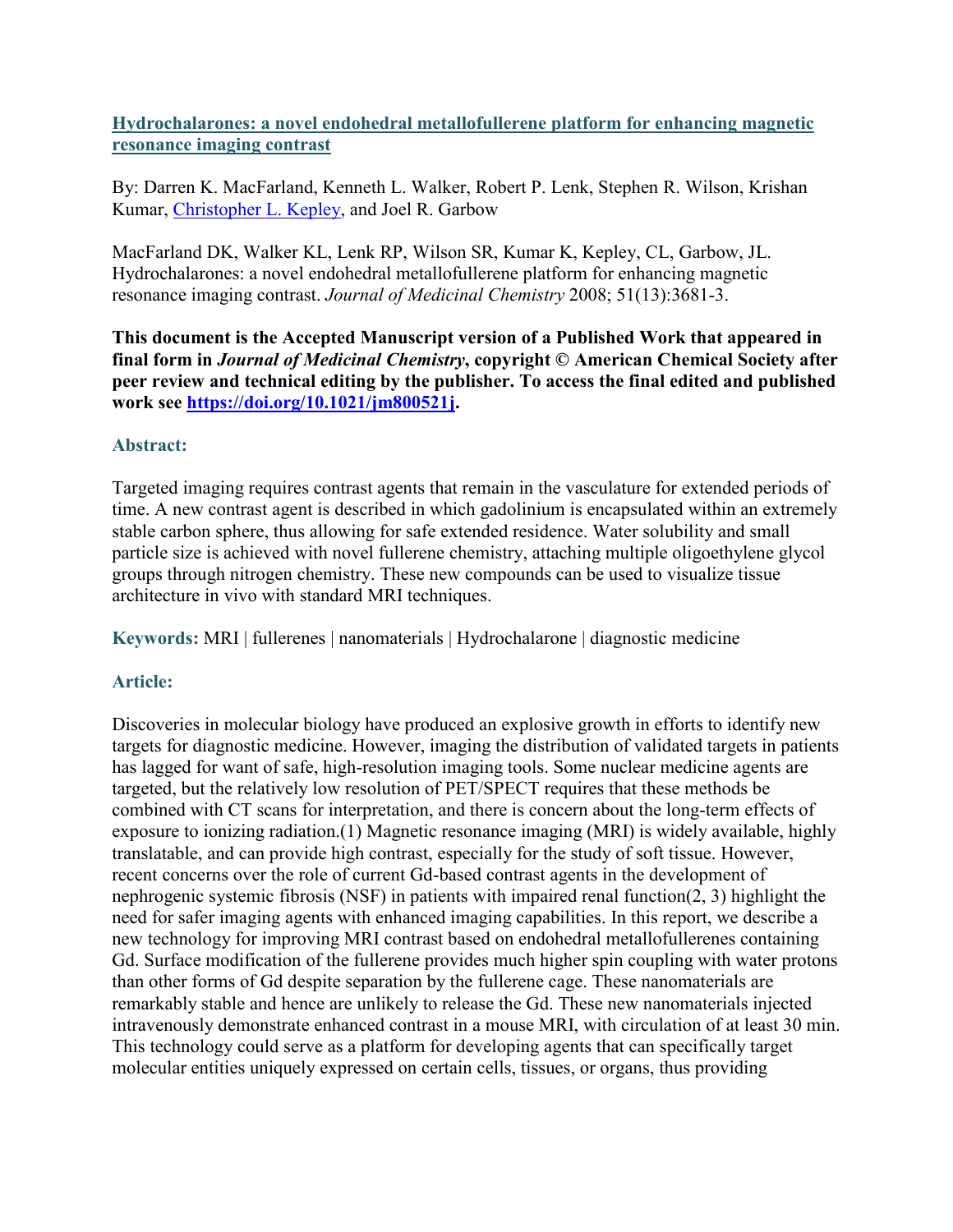caregivers improved ways to diagnose, treat, and monitor progression of a wide range of diseases.

The fullerene-based nanomaterials described here may provide a unique platform for developing such technologies based on their enhanced relaxivity, stability, and ability to be derivatized with molecular targeting moieties. Endohedral metallofullerenes containing one Gd atom,(4, 5) derivatized by polyhydroxylation or through addition of carboxyl groups to improve water solubility, exhibit high relaxivity, though the relaxivity has been attributed primarily to the formation of aggregates.(6, 7) This problem was overcome through chemistry that adds groups onto the fullerene cage that optimize magnetic coupling between the unpaired electrons on the enclosed paramagnetic Gd and water protons outside the cage. The cage is extremely stable; extreme oxidizing conditions are required to release gadolinium from the cage.

The first trimetallic nitride MRI contrast agent, based on  $Gd_3N@C_{80}$ , was hydroxylated and PEGylated with long-chain glycols.(8) In the present work, we have synthesized(9) a series of novel derivatives of Gd<sub>3</sub>N@C<sub>80</sub> termed Hydrochalarones (derived from γαλαρω = relax). These Hydrochalarones are not hydroxylated but are made water soluble by addition of a series of glycol methyl ethers, ranging from monoethylene glycol to hexaethylene glycol (Figure 1A). Importantly, the polar ethylene glycols are extremely close to the fullerene cage which increases its water solubility. The paramagnetic Gd atoms preclude using standard NMR to confirm the structure of these nanomaterials, but the number of attached groups can be inferred from thermogravimetric (TGA) analysis, where oxidation of the side chains takes place at a lower temperature than the cage. The TGA measurements on  $Gd_3N@C_{80}$  and Hydrochalarones revealed the number of attachments on the cage to be 20−22, 12−14, and 10−12 for Hydrochalarone-1, -3, and -6, respectively. The connectivity between fullerene and glycol is not clear but likely includes RNOH and isoxazoline-like rings as inferred from their IR stretches (Figure 1B).



**Figure 1.** (A) General structure of Hydrochalarones is  $Gd_3N@C_{80}R_x$ , where R = −[N(OH)(CH2CH2O)*n*CH3]*<sup>x</sup>* where *n* = 1,3,6 and *x* is 10−22. (B) Infrared spectra of Hydrochalarone-6.

It is known that a very stable species  $Gd_3N@C_{80}$  is formed by combining two unstable species,  $Gd<sub>3</sub>N$  and  $C<sub>80</sub>$ . The Hydrochalarone derivatives are even more stable. For example, TGA shows  $Gd_3N@C_{80}$  begins to oxidize at 180 °C and disintegrates very rapidly thereafter. By contrast, the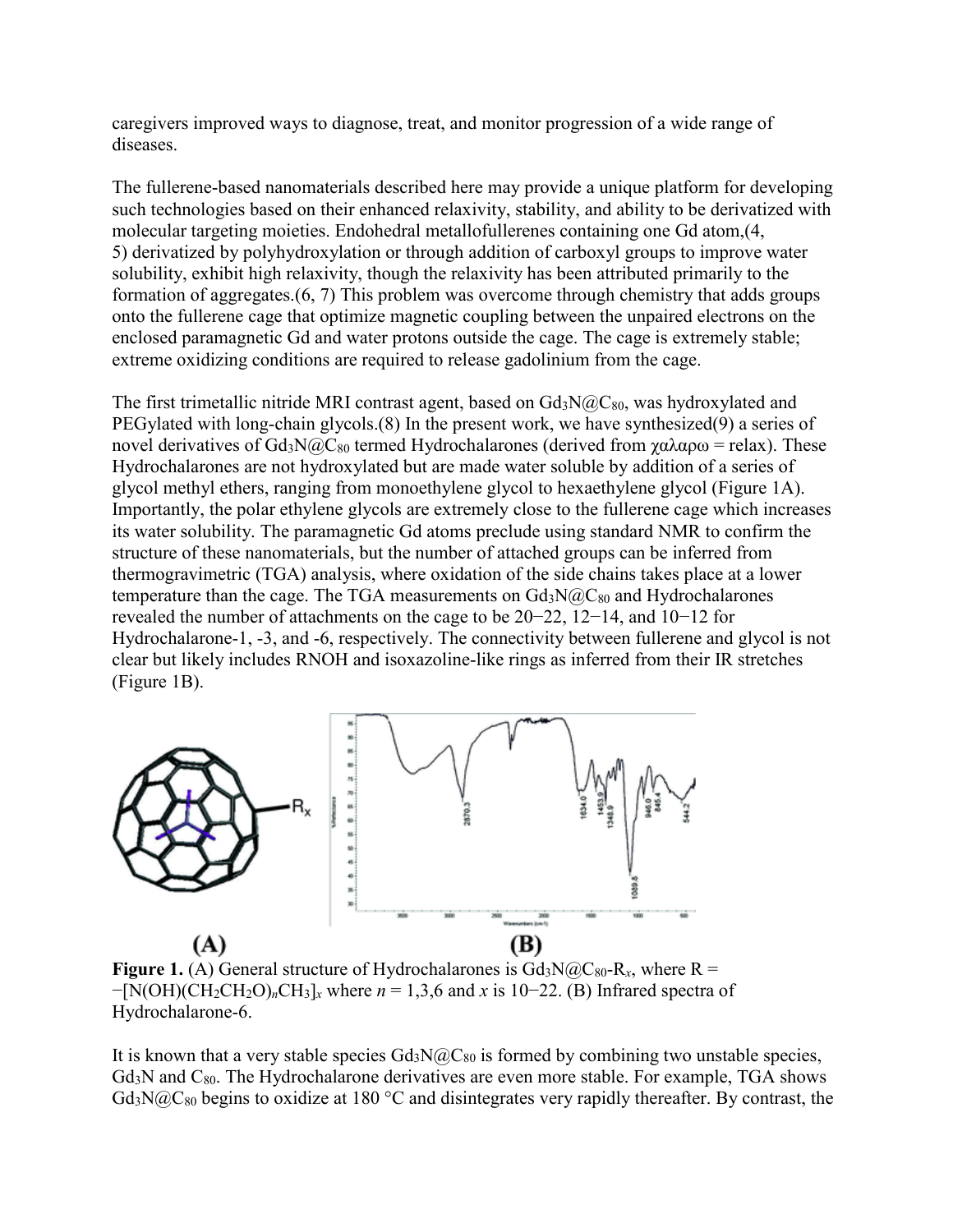Hydrochalarone cages start to decompose at ∼500 °C. Apparently the addition of polyethylene glycol groups stabilizes the carbon cage, presumably by relieving stress on the C═C bonds. Similarly, even heating in concentrated nitric acid at 80 °C for 4 h does not release the Gd atoms from the cage. Hydrochalarones are stable at room temperature for at least 6 months, monitored by relaxivity.

The particle size of these nanomaterials was measured using DLS and found to be 10−15 nm, which is small enough to circulate through capillaries. Measurements of  $T_1$  relaxivity,  $r_1$ , the standard metric of contrast enhancement, were performed on these nanomaterials in water using a 20 MHz Maran Ultra relaxometer (Oxford Instruments). The optimal member of this series, Hydrochalarone-6, has  $r_1$  of 205 mM<sup>-1</sup> s<sup>-1</sup> (68 mM<sup>-1</sup> s<sup>-1</sup> Gd, compared with 3.8 mM<sup>-1</sup> s<sup>-1</sup> for Magnevist, a commercial product containing Gd DTPA). Interestingly, the ratio of  $T_2$  relaxivity to  $T_1$  relaxivity,  $r_2/r_1$ , is comparable to those of the small Gd chelates, which is a critical factor in controlling signal intensity during *T*1-weighted MRI.

Chelate-based MRI contrast agents, with one or more coordinated water molecules that exchange with bulk water molecules, exhibit a relaxivity described by the Solomon−Bloembergen−Morgan (SBM) equation.(10) In Hydrochalarone, the Gd atoms are entrapped in the cage and there is no possibility of water being coordinated to the paramagnetic metal centers. Thus, a different mechanism of spin transfer between Gd and water must be at work.

Previous work on Gd@C<sub>60</sub>(OH)<sub>x</sub> and Gd@C<sub>60</sub>[C(COOH<sub>*y*</sub>Na<sub>1-*y*</sub>)<sub>2</sub>]<sub>10</sub> implicated proton exchange from bulk water with hydroxyl and protonated malonate groups as integral to magnetic coupling.(4) Application of this hypothesis to Hydrochalarones can be tested by looking for −OH/−OD exchange in the FTIR spectrum. During deuterium exchange experiments no −OD stretches were observed, indicating that proton exchange cannot account for the relaxivity observed.

The X-ray crystal structure shows that the  $Gd_3N@C_{80}$  cage is slightly distorted by the entrapped Gd<sub>3</sub>N species and the Gd atoms are closer to the carbon atoms of the cage.(11)The unpaired forbital electrons of the Gd atoms may interact with electrons in the molecular orbitals on the sixcarbon rings near the distortions. Water forms weak hydrogen bonds on benzene rings.(12) Gel electrophoresis shows that Hydrochalarones bear a negative charge that could enhance hydrogen bonding. Unpaired f-orbital electrons of Gd may couple their spins through the electrons on the carbon molecular orbitals to water protons that are hydrogen-bonded to the cage surface. This represents another example of "spin leakage"(13, 14) and supports the hypothesis that metallofullerenes behave as "superatoms."(15)Hydrogen-bonded water molecules may act like inner-sphere water that rapidly exchange with many surrounding water molecules. Different length polyethylene glycol attachments may alter relaxivity by changing water diffusion rates through the hydration shells of the polyethylene glycol moieties.

In vivo MRI studies were performed at 4.7 T using a small-animal scanner interfaced to a Varian INOVA console. Hydochalarone-6 was administered intravenously to a BALB/c mouse at a dose of 0.01 mmol/kg. (A typical clinical dose of commercial Gd-based MRI contrast agent is 0.1 mmol/kg.) Figure 2 shows a coronal slice from a *T*1-weighted whole-body image of a mouse before and 30 min after Hydrochalarone administration. The persistent image enhancement of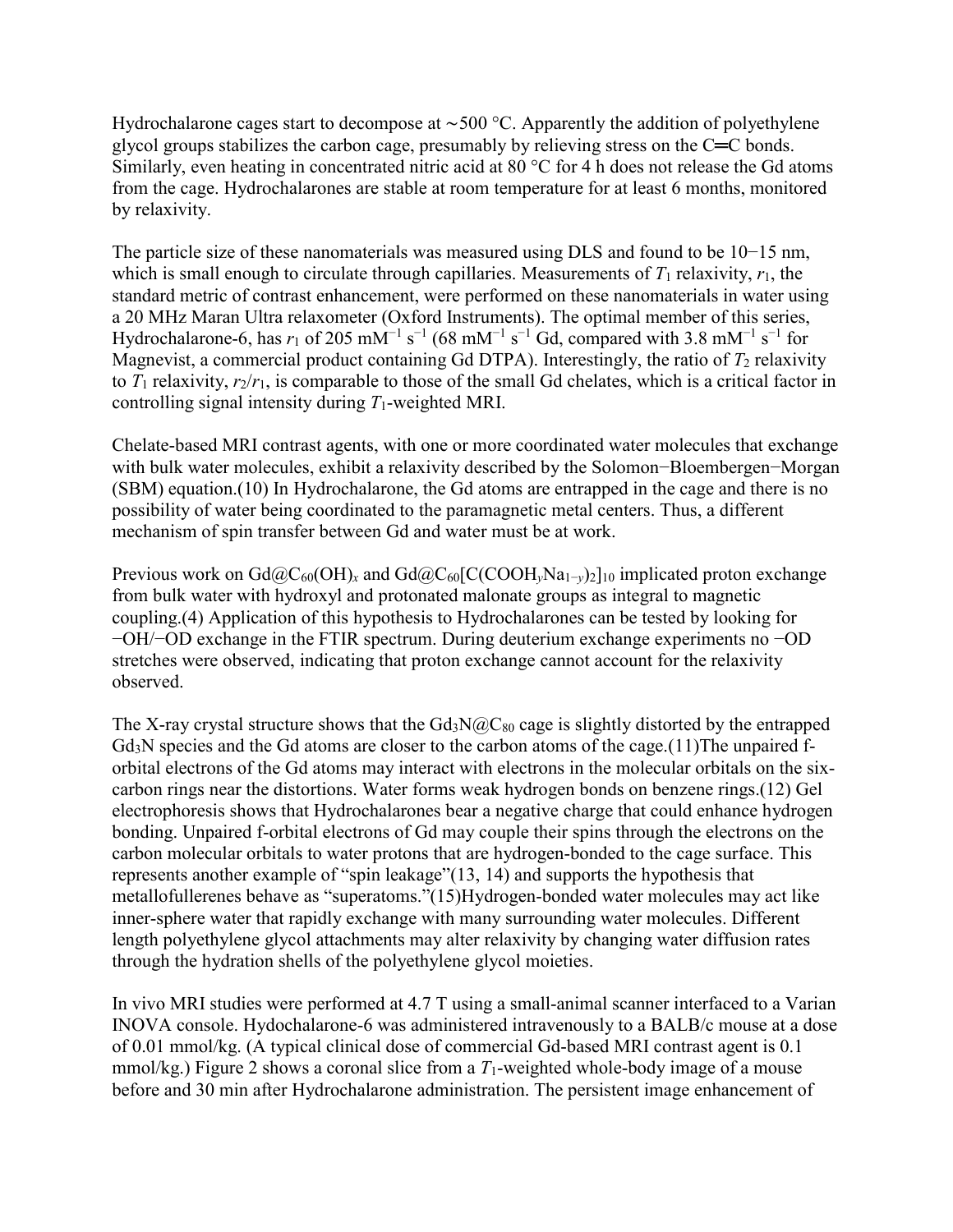the aorta (arrow) indicates Hydrochalarone-6 remains in the vasculature, consistent with the observation that polyethylene glycol modifications increase the circulation time of proteins.(16)



**Figure 2.** Coronal slice from a whole-body MRI of a mouse before (left) and 30 min after (right) administration of Hydrochalarone-6. The unidentified bright spot in both the pre- and postcontrast images is likely an artifact.

In summary, Hydrochalarones are stable, appear well-tolerated in vivo, provide excellent MRI enhancement, and have "stealth" properties, meaning that rapid clearance mechanisms seem not to be triggered. These are desirable properties for the development of Hydrochalarones as imaging agent platforms upon which can be attached a broad range of targeting species for improved clinical diagnosis and management of a number of diseases.

### **Supporting Information**

Synthetic procedure for Hydrochalarones, IR spectra, TGA trace, and *r*<sup>1</sup> plot. This material is available free of charge via the Internet at [http://pubs.acs.org.](http://pubs.acs.org/)

### **Acknowledgment**

We thank Professor J. J. H. Ackerman for helpful discussions and R. Sadler for obtaining analytical data. The Biomedical MR Laboratory acknowledges support from NIH/NCI Small Animal Imaging Resource Program (SAIRP) (Grant R24 CA83060), NIH/NHLBI Program for Excellence in Nanotechnology (Grant U01 HL080729), and the Alvin J. Siteman Cancer Center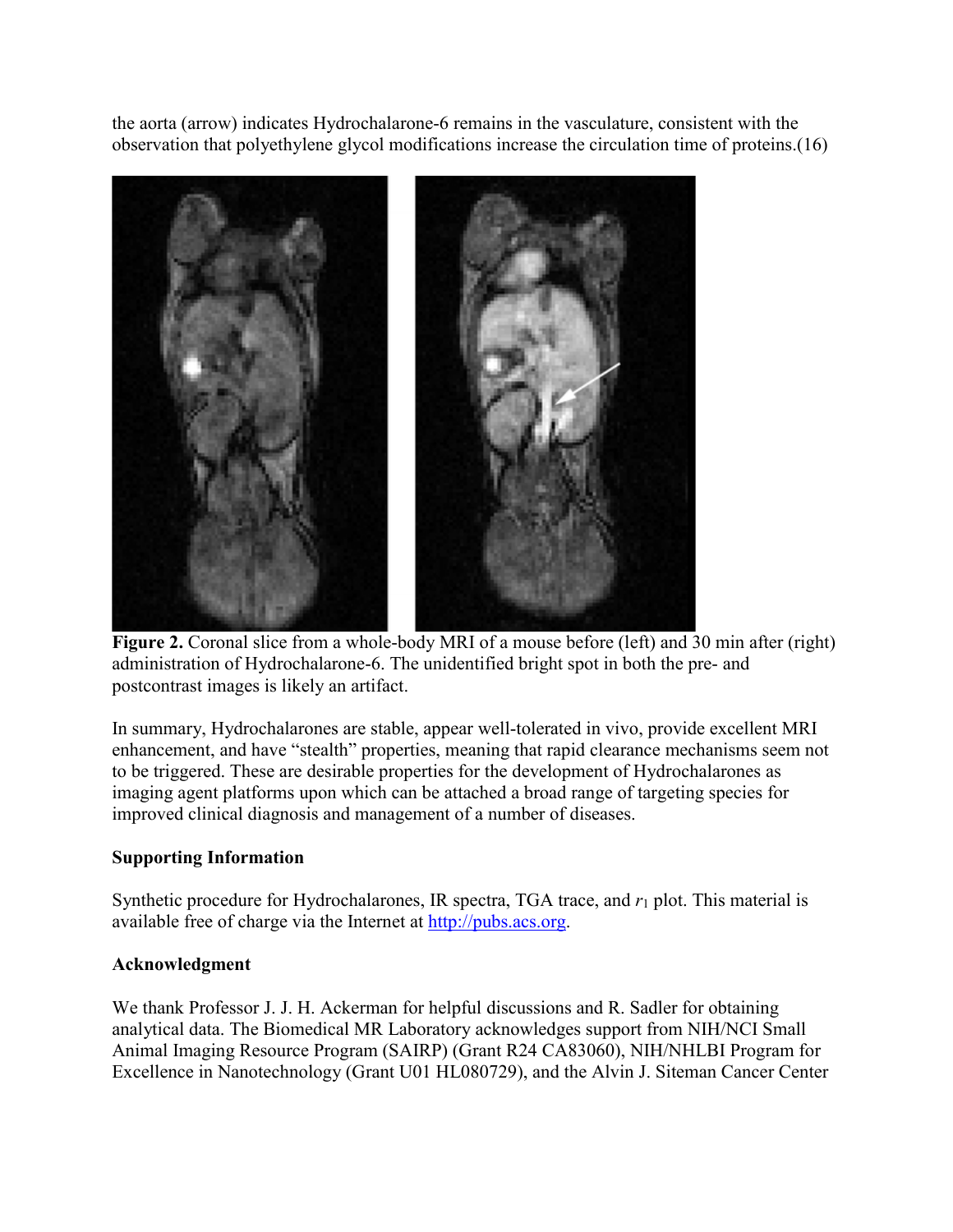at Washington University in St. Louis, an NCI Comprehensive Cancer Center (Grant P30 CA91842). C.L.K. acknowledges NIH Grants 1R01GM083274-01 and 1R43HL087578-01A1.

#### **References**

- 1. Berrington de Gonzalez, A.; Darby, S. Risk of cancer from diagnostic X-rays: estimates for the U.K. and 14 other countries Lancet 2004, 363, 345–351
- 2. Marckmann, P.; Skov, L.; Rossen, K.; Dupont, A.; Damholt, M. B.; Heaf, J. G.; Thomsen, H. S. Nephrogenic systemic fibrosis: suspected causative role of gadodiamide used for contrastenhanced magnetic resonance imaging J. Am. Soc. Nephrol. 1996, 17, 2359–2362
- 3. Grobner, T. Gadolinium. A specific trigger for the development of nephrogenic fibrosing dermopathy and nephrogenic systemic fibrosis? Nephrol., Dial., Transplant. 2006, 21, 1104– 1108
- 4. Bolskar, R. D.; Benedetto, A. F.; Husebo, L. O.; Price, R. E.; Jackson, E. F.; Wallace, S.; Wilson, L. J.; Alford, J. M. First soluble  $M@C_{60}$  derivatives provide enhanced access to metallofullerenes and permit in vivo evaluation ofGd $@C_{60}$ [C(COOH)<sub>2</sub>]<sub>10</sub> as a MRI contrast agent J. Am. Chem. Soc. 2003, 125, 5471–5478
- 5. Mikawa, M.; Kato, H.; Okumura, M.; Narazaki, Y.; Kanazawa, Y.; Miwa, N.; Shinohara, H. Paramagnetic water-soluble metallofullerenes having the highest relaxivity for MRI contrast agents Bioconjugate Chem. 2001, 12,510– 514
- 6. Laus, S.; Sitharaman, B.; Toth, E.; Bolskar, R. D.; Helm, L.; Asokan, S.; Wong, M. S.; Wilson, L. J.; Merbach, A. E.Destroying gadofullerene aggregates by salt addition in aqueous solution of Gd@C<sub>60</sub>(OH)<sub>x</sub> andGd@C<sub>60</sub>[C(COOH)<sub>2</sub>]<sub>10</sub> J. Am. Chem. Soc. 2005, 127, 9368– 9369
- 7. Laus, S.; Sitharaman, B.; Toth, E.; Bolskar, R. D.; Helm, L.; Wilson, L. J.; Merbach, A. E. Understanding paramagnetic relaxation phenomenon for water soluble gadofullerenes J. Phys. Chem. C 2007, 111, 5633–5639
- 8. Fatouros, P. P.; Corwin, F. D.; Chen, Z.; Broaddus, W. C.; Taturn, J. L.; Kettenmann, B.; Ge, Z.; Gibson, H. W.; Russ, J. L.; Leonard, A. P.; Duchamp, J. C.; Dorn, H. C. In vitro and in vivo imaging studies of a new endohedral metallofullerene nanoparticle Radiology 2006, 240, 756–764
- 9. MacFarland, D. K.; Walker, K. P. Manuscript in preparation.
- 10. Bloembergen, N.; Morgan, L. O. Proton relaxation times in paramagnetic solutions. Effects of electron spin relaxation J. Chem. Phys. 1961, 34, 842–850
- 11. Stevenson, S.; Philips, J. P.; Reid, J. E.; Olmstead, M. M.; Rath, S. P.; Balch, A. L. Pyramidalization of Gd<sub>3</sub>N inside a C<sub>80</sub> cage. The synthesis and structure of Gd<sub>3</sub>N $@C_{80}$ Chem. Commun. (Cambridge) 2004, 2814–2815
- 12. Suzuki, S.; Green, P. G.; Bumgarner, R. E.; Dasgupta, S.; Goddard, W. A.; Blake, G. E. Benzene forms hydrogen bonds with water Science 1992, 257, 942–945